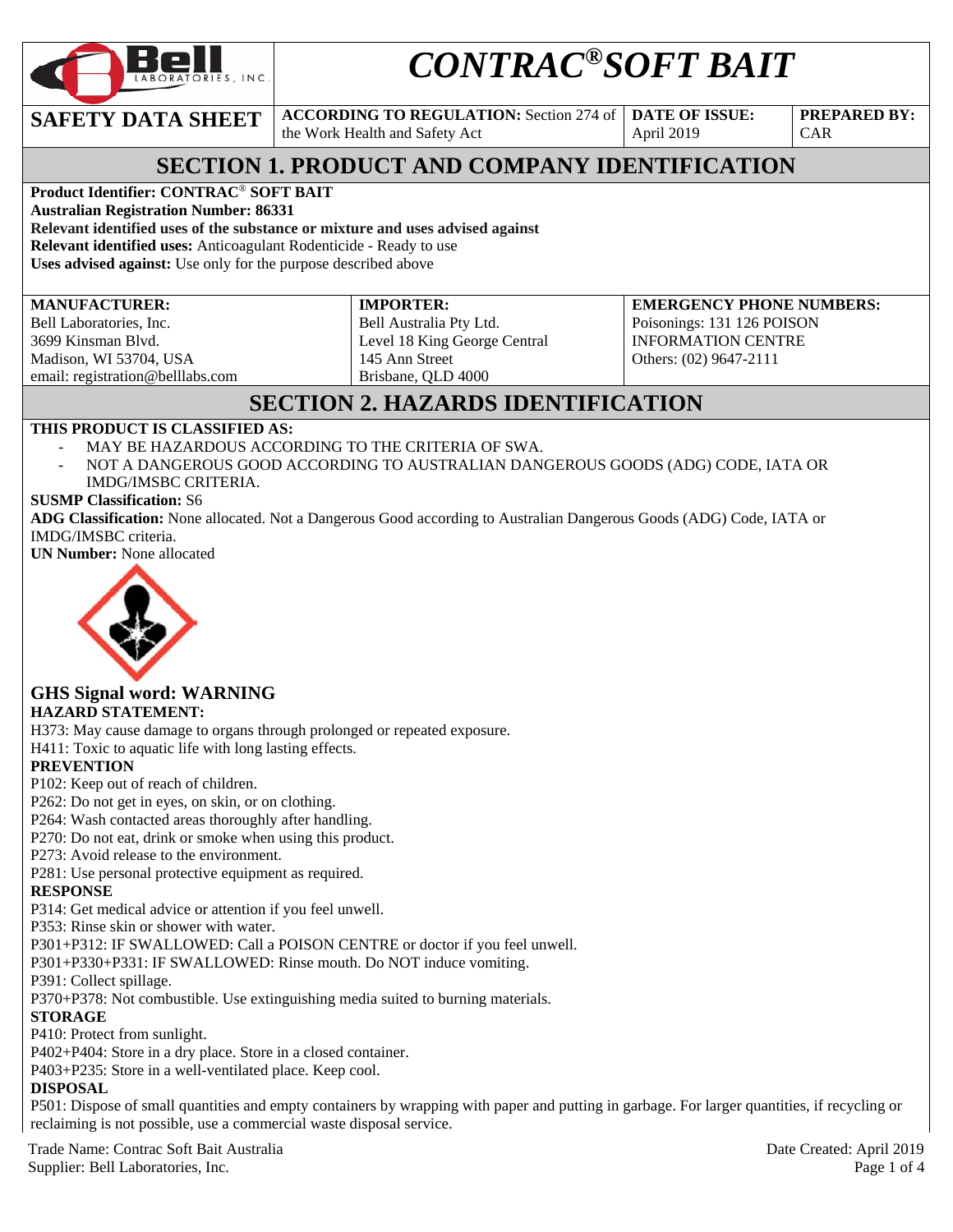| <b>SECTION 3. COMPOSITION/INFORMATION ON INGREDIENTS</b>                                                                |             |             |  |  |
|-------------------------------------------------------------------------------------------------------------------------|-------------|-------------|--|--|
| <b>Component</b>                                                                                                        | CAS No.     | % By weight |  |  |
| <b>Bromadiolone</b> $[3-(4'-Bromo-[1,1'-biphenyl]-4-yl)-3-hydroxy-1-$<br>phenylpropyl]-4-hydroxy-2H-1-benzopyran-2-one] | 28772-56-7  | 0.005\%     |  |  |
| <b>Inert and Non-Hazardous Ingredients</b><br>(Unlisted components are non-hazardous)                                   | Proprietary | 99.995%     |  |  |

# **SECTION 4. FIRST AID MEASURES**

#### **Description of first aid measures**

**Ingestion:** Call physician or emergency number immediately. The number is 13 1126 from anywhere in Australia (0800 764 766 in New Zealand) and is available at all times. Have this SDS with you when you call. Have person sip a glass of water if able to swallow. Do not induce vomiting unless instructed by physician.

#### **Inhalation:** Not applicable**.**

**Eye contact:** Hold eye open and rinse slowly with water for 15 – 20 minutes. Remove contact lenses, if present, after the first 5 minutes, then continue rinsing eye. If irritation develops, obtain medical assistance.

**Skin contact:** Take off contaminated clothing. Rinse skin immediately with plenty of water for 15 - 20 minutes. If irritation develops, obtain medical assistance.

#### **Most important symptoms and effects, both acute and delayed**

Ingestion of excessive quantities may cause nausea, vomiting, loss of appetite, extreme thirst, lethargy, diarrhea, bleeding.

**Advice to physician:** If ingested, administer Vitamin  $K_1$  intramuscularly or orally as indicated for bishydroxycoumarin overdoses. Repeat as necessary as based upon monitoring of prothrombin times.

Advice to Veterinarian: For animals ingesting bait and/or showing poisoning signs (bleeding or elevated prothrombin times), give Vitamin K1. If needed, check prothrombin times every 3 days until values return to normal (up to 30 days). In severe cases, blood transfusions may be needed.

## **SECTION 5. FIRE-FIGHTING MEASURES**

#### **Extinguishing media**

Suitable Extinguishing Media: water, foam or inert gas.

Unsuitable Extinguishing Media: None known.

**Special hazards arising from the mixture:** High temperature decomposition or burning in air can result in the formation of toxic gases, which may include carbon monoxide and traces of bromine and hydrogen bromide.

**Advice for firefighters:** Wear protective clothing and self-contained breathing apparatus.

## **SECTION 6. ACCIDENTAL RELEASE MEASURES**

**Personal precautions, protective equipment and emergency procedures**: Gloves should be worn when handling the bait. Collect spillage without creating dust.

**Environmental precautions:** Do not allow bait to enter drains or water courses. Where there is contamination of streams, rivers or lakes contact the appropriate environment agency.

**Methods and materials for containment and cleaning up**

**For Containment:** Sweep up spilled material immediately. Place in properly labeled container for disposal or re-use.

**For Cleaning Up:** Wash contaminated surfaces with detergent. Dispose of all wastes in accordance with all local, regional and national regulations.

**Reference to other sections:** Refer to Sections 7, 8 & 13 for further details of personal precautions, personal protective equipment and disposal considerations.

# **SECTION 7. HANDLING AND STORAGE**

**Precautions for safe handling**: Do not handle the product near food, animal foodstuffs or drinking water. Keep out of reach of children. Do not use near heat sources, open flame, or hot surfaces. As soon as possible, wash hands thoroughly after applying bait and before eating, drinking, chewing gum, using tobacco, or using the toilet.

**Conditions for safe storage, including any incompatibilities:** This product is a Scheduled Poison. Observe all relevant regulations regarding sale, transport and storage of this schedule of poison. Protect this product from light. Store in the closed original container in a dry, cool, wellventilated area out of direct sunlight. Make sure that the product does not come into contact with substances listed under "Incompatibilities" in Section 10. Check packaging - there may be further storage instructions on the label.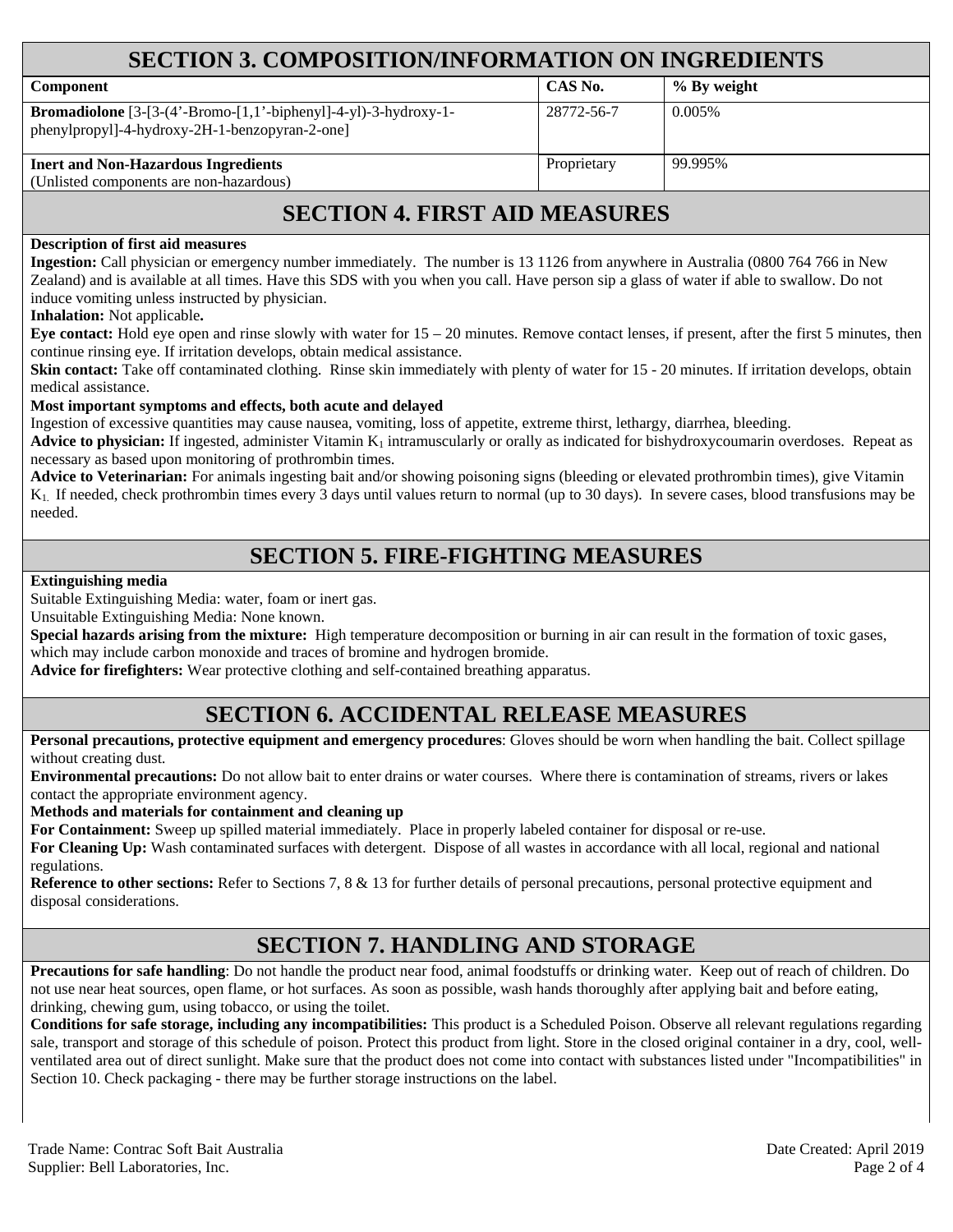# **SECTION 8. EXPOSURE CONTROLS/PERSONAL PROTECTION**

| Established Lillins |                 |                 |                     |
|---------------------|-----------------|-----------------|---------------------|
| Component           | OSHA            | ACGIH           | <b>Other Limits</b> |
| <b>Bromadiolone</b> | Not Established | Not Established | Not Established     |

The following Australian Standards will provide general advice regarding safety clothing and equipment:

Respiratory equipment: **AS/NZS 1715**, Protective Gloves: **AS 2161**, Occupational Protective Clothing: AS/NZS 4501 set 2008, Industrial Eye Protection: **AS1336** and **AS/NZS 1337**, Occupational Protective Footwear: **AS/NZS2210**No special equipment is usually needed when occasionally handling small quantities. The following instructions are for bulk handling or where regular exposure in an occupational setting occurs without proper containment systems.

**Ventilation:** No special ventilation requirements are normally necessary for this product. However make sure that the work environment remains clean and that dusts are minimised.

**Eye Protection:** Eye protection such as protective glasses or goggles is recommended when this product is being used.

**Skin Protection:** The information at hand indicates that this product is not harmful and that normally no special skin protection is necessary. However, we suggest that you routinely avoid contact with all chemical products and that you wear suitable gloves (preferably elbow-length) when skin contact is likely.

**Protective Material Types:** We suggest that protective clothing be made from the following materials: rubber.

**Respirator:** If there is a significant chance that dusts are likely to build up in the area where this product is being used, we recommend that you use a suitable dust mask.

# **SECTION 9. PHYSICAL AND CHEMICAL PROPERTIES**

**Information on basic physical and chemical properties** 

**Established Limits** 

| <b>Appearance/Color:</b>                             | Blue paste                           |  |
|------------------------------------------------------|--------------------------------------|--|
| Odor:                                                | Sweet grain-like                     |  |
| <b>Odor Threshold:</b>                               | No Data                              |  |
| pH:                                                  | No Data                              |  |
| <b>Melting point:</b>                                | No Data                              |  |
| <b>Boiling point:</b>                                | No Data                              |  |
| <b>Flash point:</b>                                  | No Data                              |  |
| <b>Evaporation rate:</b>                             | No Data                              |  |
| <b>Flammability:</b>                                 | No Data                              |  |
| <b>Upper/lower flammability or explosive limits:</b> | No Data                              |  |
| <b>Vapor Pressure:</b>                               | No Data                              |  |
| <b>Vapor Density:</b>                                | No Data                              |  |
| <b>Relative Density:</b>                             | 1.23 g/mL $@ 20°C$                   |  |
| <b>Solubility (water):</b>                           | Negligible                           |  |
| <b>Solubility (solvents):</b>                        | No Data                              |  |
| <b>Partition coefficient: n-octanol/water:</b>       | No Data                              |  |
| <b>Auto-ignition temperature:</b>                    | No Data                              |  |
| <b>Decomposition temperature:</b>                    | No Data                              |  |
| <b>Viscositv:</b>                                    | No Data                              |  |
|                                                      | $O = O$ $O = O - 40$ $O = 1$ $O = 7$ |  |

# **SECTION 10. STABILITY AND REACTIVITY**

**Reactivity:** Stable when stored in original container in a cool, dry location.

**Chemical stability:** Stable when stored in original container in a cool, dry location.

**Possibility of hazardous reactions:** Refer to Hazardous decomposition products

**Conditions to avoid:** Avoid extreme temperatures (below 0°C or above 40°C).

**Incompatible materials**: Avoid strongly alkaline materials.

**Hazardous decomposition products:** High temperature decomposition or burning in air can result in the formation of toxic gases, which may include carbon monoxide and traces of bromine and hydrogen bromide.

# **SECTION 11. TOXICOLOGICAL INFORMATION**

**Information on toxicological effects** 

**Acute Toxicity** 

**LD50, oral (ingestion):** >5000 mg/kg (rats) (Bromadiolone Rat LD50 oral: 0.70 mg/kg bw).

**LD50, dermal (skin contact):** > 5001 mg/kg (rats) (Bromadiolone rabbit LD50 dermal: 1.71 mg/kg bw).

**LC50, inhalation:** Product is a paste and therefore exposure by inhalation is not relevant.

**Skin corrosion/irritation:** Not irritating to skin.

**Serious eye damage/Irritation:** Not irritating to eyes.